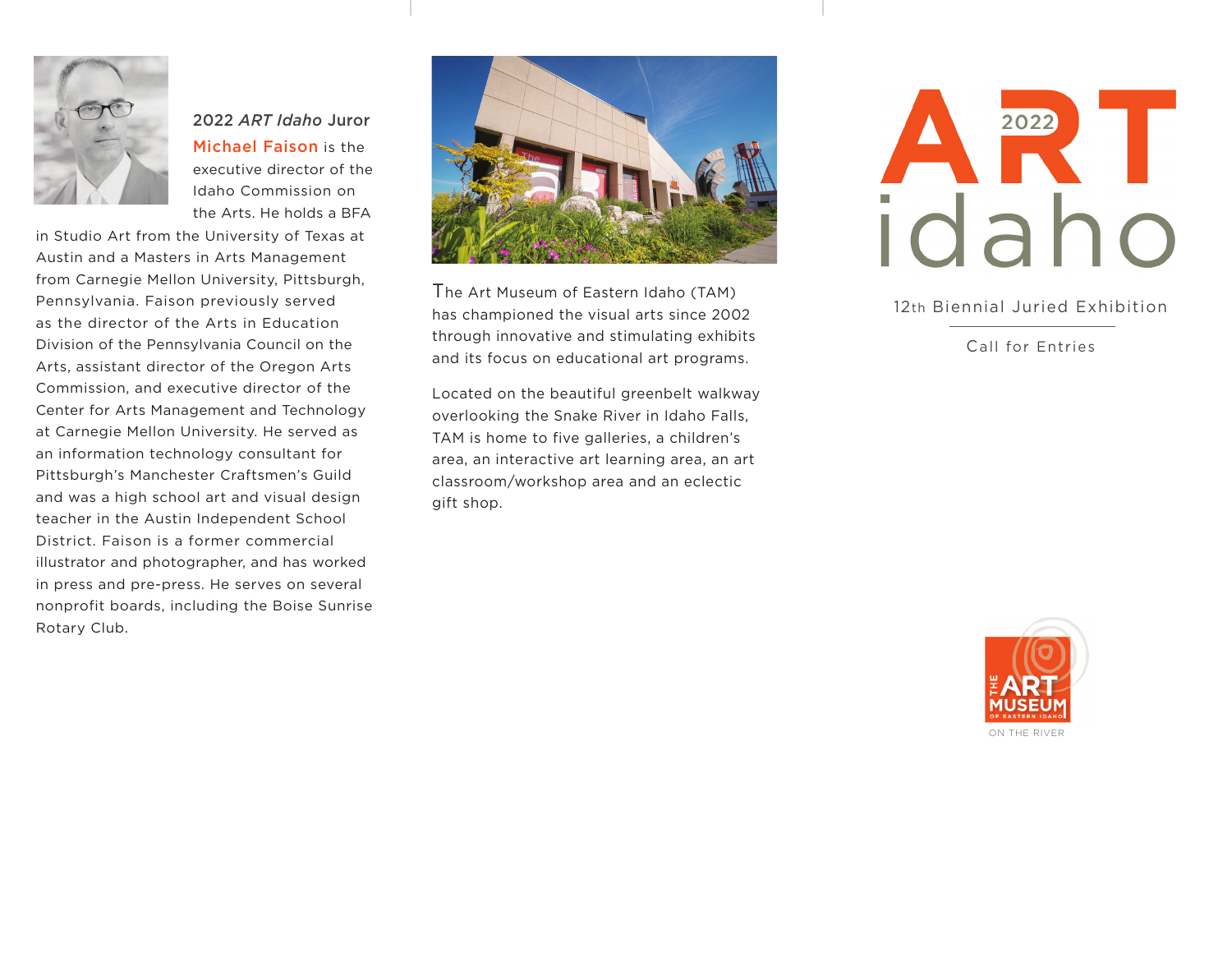

## **COMPETITION & EXHIBIT**

The Art Museum of Eastern Idaho (TAM) invites Idaho artists to apply for the 12th biennial *ART Idaho* exhibition. Accepted artists will have their artwork presented in an exhibition at TAM from August 20, 2022 – October 29, 2022.

#### **AWARDS**

Best of Show \$1,000 2nd Place \$500 3rd Place \$250

## **ELIGIBILITY**

*ART Idaho* is open to all artists currently residing in Idaho. All interpretations and mediums will be considered. 2-D and 3-D works are welcome. Entries must be original, entirely the work of the entrant, and created without the supervision of an art instructor. The work may not have been previously exhibited at TAM and must have been completed in the last two years.

## **METHOD OF ENTRY**

Entries for *ART Idaho* must be received on a labeled CD or thumb drive by Friday, July 1, 2022. Initial jurying will be from digital images. Each artist may submit a maximum of two pieces.

The quality of the image is extremely important. The juror will make selections based solely upon the digital files submitted. If selected, the work may be reproduced in exhibition publications using the digital files submitted. Any accepted work that differs in quality or is inconsistent with the image, may be disqualified at TAM's discretion. Submitted CDs or thumb drives will not be returned.

## **DIGITAL FILES**

Each image must be formatted as a jpg or tiff with a resolution of 300 dpi. All images must be contained on one CD or thumb drive. Each digital image must be named Entry #1 and Entry #2 to correspond with the entry form with no added text or identifying information. CDs/thumb drives must be labeled on the outside with artist's name.

## **TRANSPORTATION**

Artists are responsible for the cost of transporting their work to and from TAM. All accepted entries (both shipped and handdelivered) must arrive at TAM no later than 4 pm Saturday, August 13, 2022. Work delivered after this date will not be accepted. Acceptance notifications will include shipping instructions.

#### **INSURANCE**

All accepted work will be insured while at TAM. Artists are responsible for insuring their work while in transit.

## **INSTALLATION**

Artwork must be suitably framed and ready to hang. Sawtooth hangers and wet work will not be accepted. Maximum overall frame size is 6' in either direction. Gallery wraps and unframable assemblages are acceptable. Mats and liners must be neutral in color and undecorated.

Artists may not substitute another work for an accepted work, change prices, or withdraw work once accepted.

## **AWARDS**

TAM will present artist awards at the opening reception on Saturday, August 20, 2022.

## **SALES**

Works will be offered for sale at TAM for the stated price unless otherwise indicated. If NFS, insurance value must be declared. TAM will retain a 30% commission on all works sold during the course of the exhibition. Artwork may not be removed prior to the end of the exhibit.

## **FEES**

\$30 for first entry, \$10 for second entry. Please note that the *ART Idaho* fee is non-refundable and the artist is responsible for all shipping costs.

## **IMPORTANT DATES**

- Entries postmarked or delivered to TAM by 5 pm, Friday, July 1, 2022
- Accepted artists and title(s) posted at www.theartmuseum.org/art-idaho and email notifications sent to artists on Friday, July 15, 2022
- Accepted artwork delivered to TAM no later than 4 pm Saturday, August 13, 2022
- Opening Reception/Awards Ceremony, Saturday, August 20 at 6 pm
- Last day of exhibit October 29, 2022
- Artists can pick up work between 10 am on Tuesday, November 1 and 5 pm on Friday, November 4. Remaining art will be shipped per artists' instructions the week of November 21, 2022

**QUESTIONS?** Jessica Hull Livesay • 208.524.7777 • jhull@theartmuseum.org